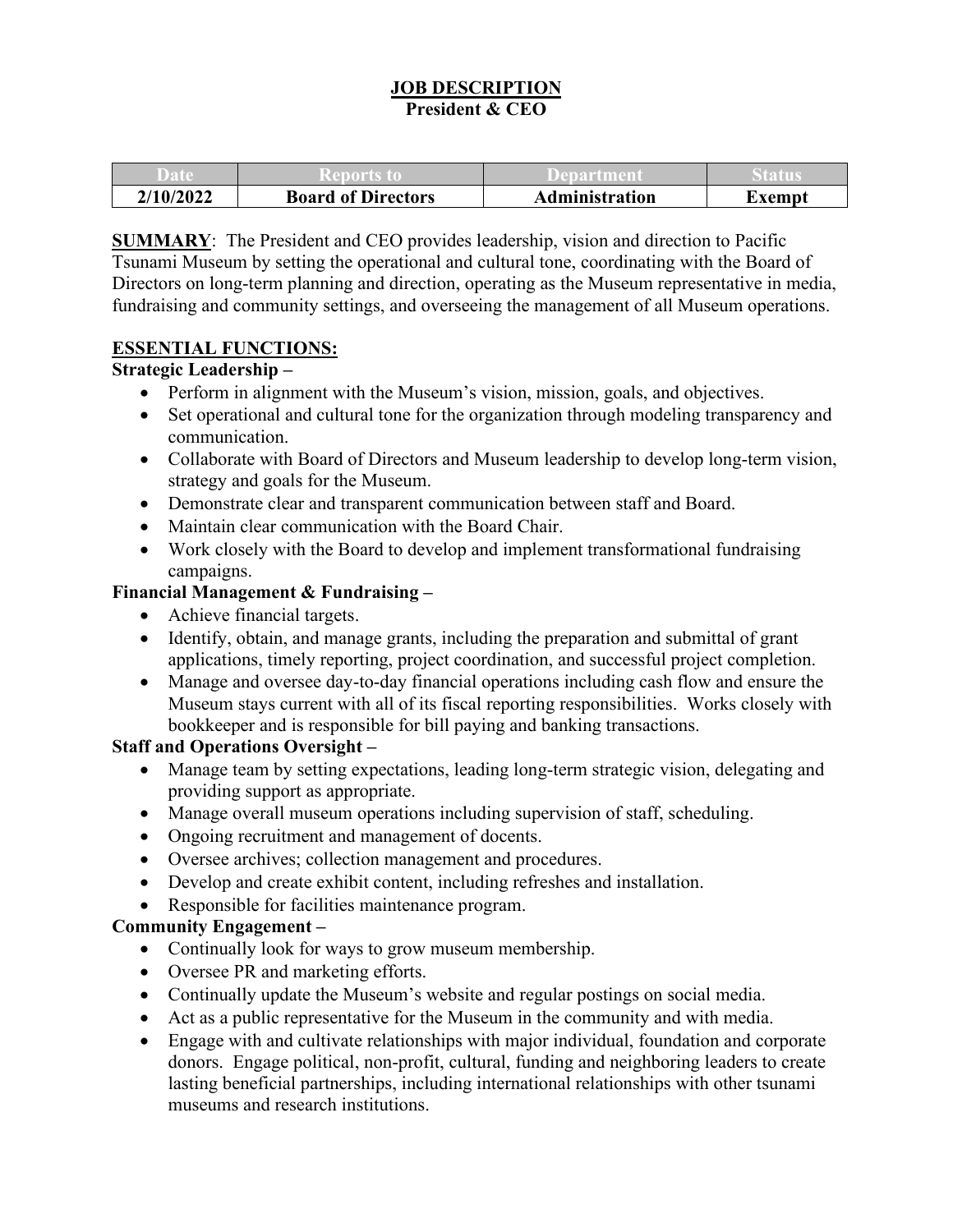- Develop and maintain strong collaborative relationships with tsunami scientific, emergency management agencies and international partners.
- Develop and establish a culture of excellence.
- In partnership with and oversight of the Associate Director, refine, maintain and execute educational philosophy of the Museum as an informal education venue.

### **Other Functions –**

• Perform other duties as necessary

# **SKILLS, KNOWLEDGE & ABILITIES:**

- Evidence of the practice of maintaining a high level of confidentiality.
- Financial management and planning
- Ability to act as a public spokesperson and interpret the mission and programs of the Museum to the community at large.
- Ability to communicate effectively with fellow employees, management, visitors and vendors using excellent verbal and written English skills.
- Excellent organizational skills; ability to prioritize and time-management.
- Excellent knowledge of administrative and clerical procedures and systems.
- Ability to work under pressure, demonstrate prompt and effective decision-making, and ability to exercise sound/ethical judgment.
- Ability to perform multiple tasks at the same time.
- Knowledge of principles and processes for providing visitor and personal services.
- Active learning for new information and processes for current and future problem-solving and decision-making.
- Proficient with the use of computers including MS Office Suite, Internet, point-of-sale and QuickBooks.

# **QUALIFICATION REQUIREMENTS:**

- Bachelors in business, public administration, non-profit management, museum studies or in a related field will be considered appropriate education.
- At least 5 years of progressive managerial experience.

# **DESIRED QUALIFICATIONS:**

- Appropriate work experience in a museum, such as developing and installing exhibits, managing archives, managing visitor services, and facilities management.
- Grant writing and fundraising experience.

# **WORKING CONDITIONS:**

Equipment/Tools Used: Computers, point-of-sale software, Internet, MS Office Suite, 10-key calculator, basic office equipment.

Work Hours: Generally works Tuesday - Saturday days, and additional days as required.

Work Environment: Works primarily indoors in a museum setting. Occasional exposure to heat and dust, hazardous equipment (box openers, scissors, staplers, paper cutter), and supplies (ink, glues, chemicals, paint, etc.). Will involve walking up and down stairs.

Travel: Occasional inter-island and overseas travel may be required.